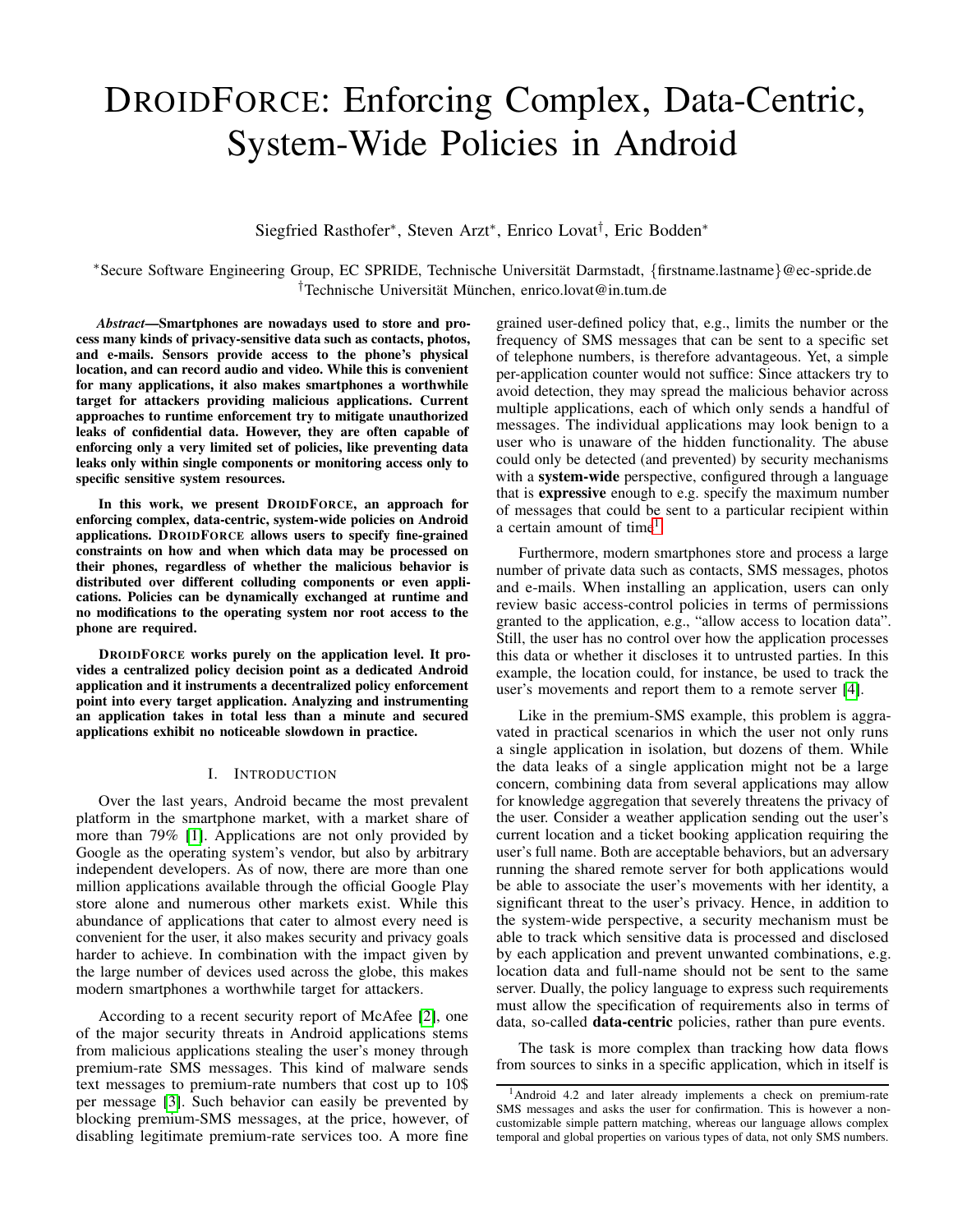already non-trivial [\[5\]](#page-9-4). Android applications can be developed based on four components: activities for UI interaction, services for long-time running tasks, broadcast receivers for receiving broadcasts and content providers which manage the access to a structured set of data. Three of them - activities, broadcast receivers and services - can communicate with each other with asynchronous messages, so-called *intents*, also used for interapp communication. For instance, the Facebook messenger app contains more than 300 different activities and more than 30 different services, all of which can potentially communicate with each other. This shows that an analysis of a single component within an application is not sufficient for data flow tracking, although most of the current data flow tracking tools [\[5\]](#page-9-4)–[\[8\]](#page-9-5) are able to track data only within a single component.

Consider a third example of an application designed to steal contacts from the user's address book and send them to a remote attacker. For not requiring a suspicious set of permissions (i.e., requesting access to both the Internet and the list of contacts), the functionality is split among multiple colluding applications. The first application only reads the contacts and sends them to the next one, which in turn propagates them to the next one, and so on, until the last application finally sends them to a remote server. Even worse, such collusion attacks do not always require all the colluding applications to be malware; one malicious application may leverage vulnerabilities or bugs in other already installed benign applications to use functionalities (like "accessing the Internet") for which the malicious application does not have the appropriate permissions [\[9\]](#page-9-6). Some applications also fail to properly secure access to their own data, another vulnerability that could be exploited by malicious applications installed on the same phone to extract sensitive information [\[6\]](#page-9-7). These kind of collusion attacks are omnipresent in real-world applications [\[10\]](#page-9-8). Regardless of the intention of the collusion, forbidding such behavior requires system-wide data flow tracking capabilities and an enforcement mechanism able to track and possibly ban undesired inter-application data flows.

Lastly, policies are not fixed. Privacy preferences of endusers differ, may change over time, and companies might need to enforce even more complex rules for compliance and intellectual property protection. It is therefore important for a security framework to allow policies to be dynamically configured on the user level without having to change the underlying detection and enforcement mechanisms. Additionally, such enforcement must be able to run on an unmodified stock version of the Android operating system as users cannot be expected to re-flash their device, thereby voiding its warranty, or to create additional security threats by rooting it. In corporate environments, the enforcement mechanism must be guaranteed not to interfere with additional security mechanisms that may already be in place such as a sandboxed or partitioned operating system [\[11\]](#page-9-9). Technically, this limits practically feasible approaches to the application level.

In this paper, we present DROIDFORCE, a tool for enforcing complex, data-centric, system-wide, policies on Android applications. DROIDFORCE works by instrumenting applications which can afterward run on unmodified stock version of Android operating system. No root access is required, because DROIDFORCE directly integrates the policy enforcement logic into the target applications and thus does not require any

modifications to the Android framework or kernel. The policies enforced by DROIDFORCE are global, like "no more than 2 SMS messages per day may be sent to +01-234-56789, regardless of the sending application". Policies can refer to data being transmitted between applications in order to prevent the collusion attacks described above, like in the example of the weather-application, for which a suitable policy would be "No single server may receive both the user's location and full name (regardless of which application is actually sending it)".

We evaluate DROIDFORCE on a number of real-world Android applications and show that it is capable of enforcing practically relevant system-wide security policies without inducing notable overhead during normal application use. We also evaluate the security of DROIDFORCE's framework against tampering and policy circumvention attempts by malicious applications. We made our source code and evaluation results available as an open source project at [https://github.com/](https://github.com/secure-software-engineering/DroidForce) [secure-software-engineering/DroidForce](https://github.com/secure-software-engineering/DroidForce)

To summarize, the original contribution of this paper is the first approach for Android security that supports *all* of the following properties:

- Global: DROIDFORCE can enforce system-wide policies, i.e. constraints for a single application as well as for multiple applications at the same time;
- Data-centric: DROIDFORCE's policies can be expressed in terms of events and in terms of sensitive data, like location data, contacts data, or IMEI;
- Expressive: DROIDFORCE's policies are written in OSL [\[12\]](#page-9-10), a first-order linear temporal logic language with support for cardinality and time constraints (see section  $\overline{IV}$ );
- **Dynamic:** DROIDFORCE's policies can be deployed and revoked at runtime, without any change required to the installed applications;
- Inter-application: DROIDFORCE tracks flows of sensitive data through single application (statically) and across different components and different applications (dynamically);
- Non-intrusiveness: DROIDFORCE does not require any modification to the underlying Android operating system, nor rooting the device;
- Practical: DROIDFORCE's practical relevance is supported by tests with real-world applications, policies and attack scenarios.

The remainder of this paper is structured as follows: firstly, we discuss the details about the architecture (Section [II\)](#page-2-0) followed by details about the framework (Section [III\)](#page-2-1), analyzing in details each of the three examples presented above; then we introduce the policy specification language supported by DROIDFORCE (Section [IV\)](#page-4-0); afterward, in Section [V](#page-6-0) we present the results of our performance evaluation and our security analysis; in Section [VI](#page-8-0) we justify the relevance of our approach by comparing it to existing solutions from the literature and in Section [VII](#page-8-1) we conclude and discuss future work.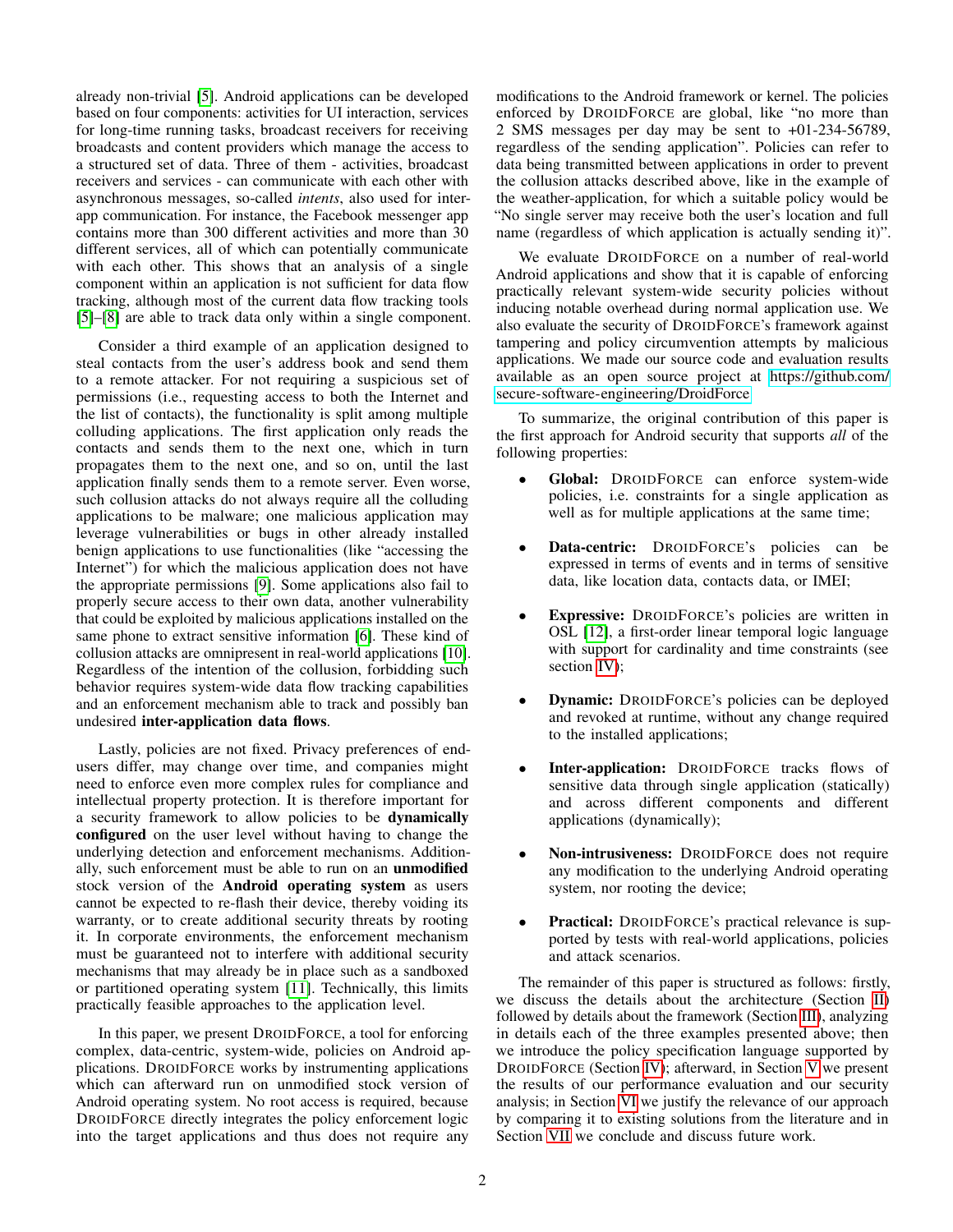

<span id="page-2-2"></span><span id="page-2-0"></span>Fig. 1. DROIDFORCE Architecture Overview

## II. THE ARCHITECTURE

DROIDFORCE consists of two main architectural components: The *Policy Decision Point* (PDP) and the *Policy Enforcement Point* (PEP). The PDP is a central independent entity responsible for storing and managing user-defined policies, like those described in Section [IV.](#page-4-0) The PEP is in charge of intercepting system events and inhibiting their execution if allowing it would violate a user policy. In DROIDFORCE, the PEP is injected into each application using Soot [\[13\]](#page-9-11), an open source bytecode instrumentation tool. The policy decision point is implemented as a single centralized Android application with which all PEPs interact (see Figure [2\)](#page-3-0).

Whenever a protected operation like sending an SMS message is about to occur in an application, the enforcement point generates a respective PDP request, e.g. "Application A is about to send an SMS message with text X to phone number Y". All requests are transmitted to the PDP. Only if the PDP confirms that the event is allowed under the current policy, the PEP allows the respective application to continue. If the PDP denies the execution of the event, the protected operation is skipped, and the execution resumes from the next instruction in the application code. While denying the execution of some instructions might lead to unexpected crashes, most of the time the application can properly handle the denied request. As an example, consider an application disclosing the user's location for targeted-advertisement purposes. Inhibiting the http request containing the location implies that no response for the request is ever received. Many advertisement libraries are programmed very defensively, and in such a case, they simply do not display the advertisement (instead of crashing or blocking the whole application). The same defensive behavior is also implemented by background tasks, like uploading usage statistics, which can also be safely inhibited.

Executing sensitive operations such as sending SMS messages, or opening Internet connections are done via calls to API methods in Android applications. During the instrumentation phase, DROIDFORCE uses Soot to wrap these calls with policy checks that (1) generate a request for the PDP, (2) send it, and (3) only execute the API call if the response is positive (allow). Policies can optionally specify additional compensative actions to be taken in response to attempted violations, such as reporting the event or executing user-defined code. This feature is useful as it allows policies to take corrective measures like reporting targeted attacks on company smartphones to the IT security department or automatically blocking and uninstalling the respective applications via the company's mobile device

management (MDM) solution. The code can either be executed in the context of the application itself, allowing for further inspection into the monitored application's state, or in the context of the PDP application, which is a secured environment.

Figure [1](#page-2-2) shows an overview of DROIDFORCE's architecture. The PEP must be able to intercept every protected operation in all applications on the phone. DROIDFORCE therefore instruments a decentralized enforcement point into every user application during a preprocessing step on a desktop computer or server before the respective application is deployed onto the device. On this server, DROIDFORCE first analyzes the application for data flows using the FlowDroid [\[5\]](#page-9-4) data flow tracker. FlowDroid is a context-, flow-, field-, object-sensitive and lifecycle-aware data flow tracking tool, and is one of the most precise data flow trackers currently available [\[5\]](#page-9-4). The statically extracted dependencies between sources and sinks are instrumented into the application in form of a table, alongside the code responsible for policy enforcement. After the instrumented application is installed on the user phone, the enforcement code can interact with the PDP at runtime to check whether protected operations shall be allowed or inhibited. The data flow table is queried to obtain the origin of the data being transmitted across components or applications, in order to generate proper PDP requests.

## III. THE FRAMEWORK

<span id="page-2-1"></span>This section elaborates on DROIDFORCE's architecture presented in Section [II](#page-2-0) using the examples given in Section [I](#page-0-1) and is structured as follows: Section [III-A](#page-2-3) describes the enforcement of a simple policy against the abuse of costly premium SMS messages. Section [III-B](#page-3-1) shows how data aggregation attacks can be prevented using DROIDFORCE. Section [III-C](#page-3-2) discusses active collusion attacks between multiple applications which attempt to stealthily leak privacy-sensitive data. The advantages and drawbacks of the design decisions in DROIDFORCE's architecture are discussed in Section [III-D.](#page-4-1)

#### <span id="page-2-3"></span>*A. Example 1: Premium SMS Messages*

In this example, a malicious application tries to steal money from the user by sending a large number of SMS messages to costly premium-rate numbers, which is explicitly forbidden by a user policy. Per telephone number, only two premium-rate messages may be sent in a day. Note that this policy is not an artificial one. Malware sending premium-rate SMS messages indeed introduce artificial delays after each sending in order not to be detected (e.g., Android.FakeRegSMS.B [\[14\]](#page-9-12)).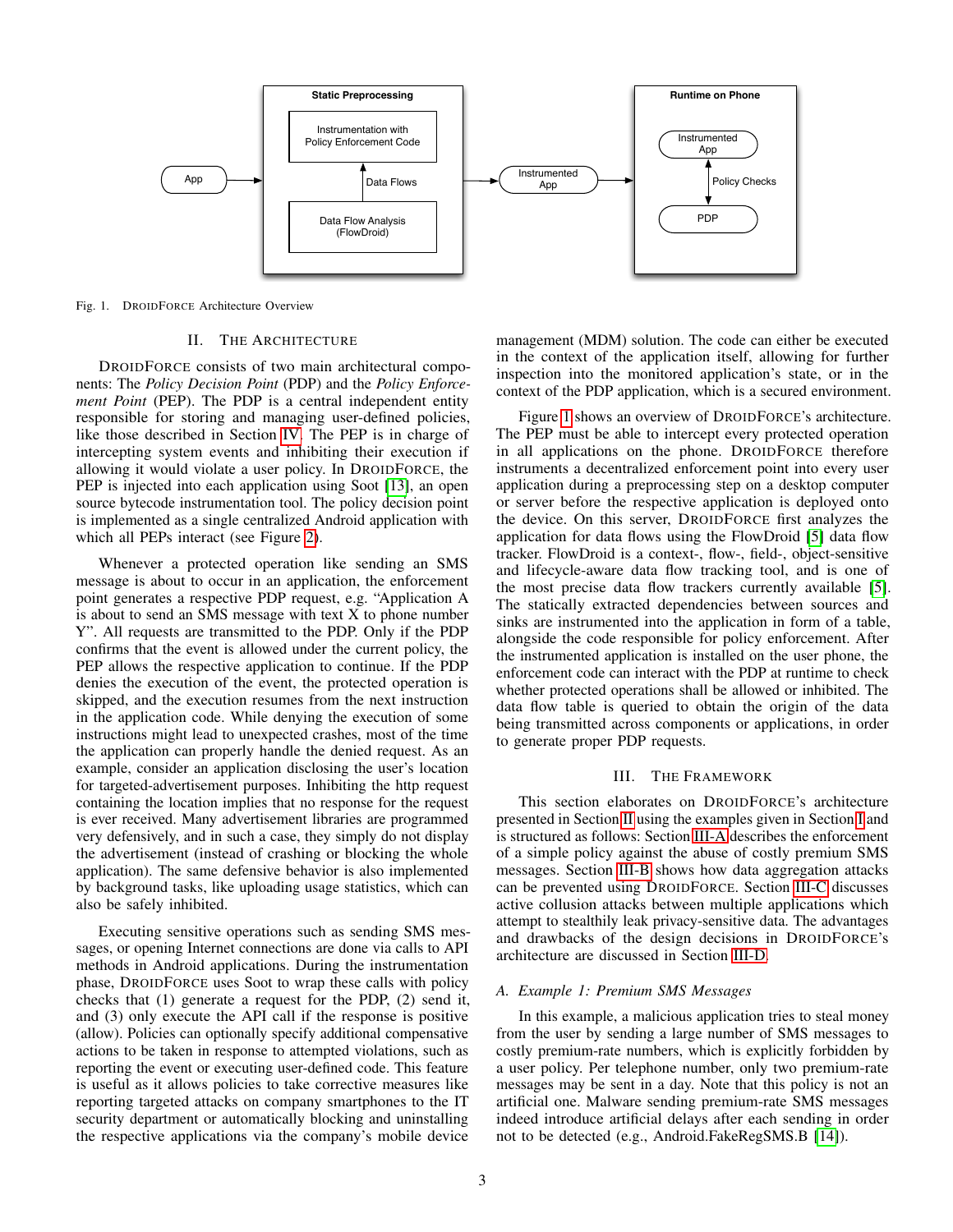

<span id="page-3-0"></span>Fig. 2. Enforcement of the global policy "no more than 2 SMS per day can be sent", assuming the last request happens within 24 hours after the first.

Figure [2](#page-3-0) shows a simple communication diagram for this scenario. Three apps contain calls to sendTextMessage(). When the first application asks the decision point for permission, the PDP's counter is still zero, so it gets incremented and the request is granted. The second application's request is also allowed and the counter is increased once more. Since the example policy however only allows at most two SMS messages to be sent, the request made by the third app (assuming it happens within 24 hours from the first request) is rejected and no further SMS message is sent until 24 hours from the first request has passed.

The events sent to the decision point are also parameterized with runtime data. In the example, the decision point not only receives the fact that an SMS message is to be sent, but also the text message and the target telephone number. This allows the decision point to decide rich parameterized *expressive* policies. One could, for instance, only impose a limit on the number of messages sent to premium-rate numbers, but allow an arbitrary number of messages to normal-rate numbers. Another usage example would be to prevent target SMS spam by imposing a general limit on the number of messages per telephone number. Furthermore, one could also enforce restrictions in the carrier's plan for not exceeding the number of included SMS messages per month to avoid extra costs.

## <span id="page-3-1"></span>*B. Example 2: Data Leakage Aggregation*

In the second example of Section [I,](#page-0-1) multiple applications send different pieces of data to the same server, thereby allowing the attacker to aggregate the various pieces of information, which is to be prevented. DROIDFORCE generates an event for the centralized decision point whenever an application sends a single piece of data. The decision point can keep track of this information, observe the total information leakage per remote server (or IP-address range) and disallow further transmissions if the accumulated leakage violates certain user-defined criteria (e.g. a threshold on the amount of data sent or a constraint on data aggregation). This allows for expressive policies that do not necessarily impact the functionality of single benign applications, but still guarantee a certain level of privacy for the overall system. A weather application, for instance, is required to disclose the user's location, but can do so anonymously. As long as this data cannot be aggregated with other information, the leak is not substantial in itself. This is an example of the *data-centric* policies that can be enforced by DROIDFORCE.



<span id="page-3-3"></span>Fig. 3. Data Leak Collusion Attack. App 1 can access the contacts database, but can not connect to the internet. App 2 has access to the Internet, but not to the contact list. In this attack, App 1 reads contacts data (1) and sends it to App 2 via intent (3). App 2 is then allowed to send the data it received to a remote server (5). Note that in order to prevent this attack, one must be able to track the complete flow (1-5). DROIDFORCE does it in two phases: using static analysis to model dependencies between sources and sinks (1-2 and 4-5), and combining this information with runtime observations (3).

Of course, DROIDFORCE's ability to detect data aggregation is bounded by its ability to correlate remote targets, e.g., if the different data records are sent to the same DNS name and can easily be linked. With minimal effort, more sophisticated correlation techniques could be integrated into DROIDFORCE.

## <span id="page-3-2"></span>*C. Example 3: Collusion Attack for Data Leakage*

DROIDFORCE's data flow tracking capabilities go beyond simple intra-application intra-component flow analysis. Consider the third example in section [I](#page-0-1) in which an attacker tries to steal a user's contact list using multiple colluding applications. Spreading the functionality among multiple apps avoids having a single application requesting access to, e.g., both the list of contacts and the Internet, which may look suspicious to a careful user who thoroughly reviews the permissions of an application before installing it. However, two seemingly innocent applications - one only requesting access to the contact database and one only to the Internet - can still collude to achieve the originally intended data leak. This attack cannot be prevented by the default Android permission system [\[15\]](#page-9-13).

Figure [3](#page-3-3) illustrates an example of such an attack. In app 1, the user's contact data is read, passed on through the application, and then sent to app 2 using an intent, a common mechanism for inter-app communication on the Android platform. App 2 receives the intent, reads the data contained in it (i.e. the contact database), and sends it to a remote server using an *http get* request. Analyzing each application in isolation would not be sufficient to detect this flow. More precisely, because an intent could possibly contain any kind of data, including contact data, a conservative static analysis of app 2 would prevent *any* invocation of an *http get* request after receiving the intent, regardless of the content. This means that legitimate invocations would be denied as well.

DROIDFORCE's approach, in contrast, combines the (statically computed) data flows of both applications at runtime. Firstly, when app 1 sends the intent, the enforcement framework attaches an additional parameter to it, called CONTACT DATA and set its value to *true*. This happens because, according to previously computed static analysis results, data leaving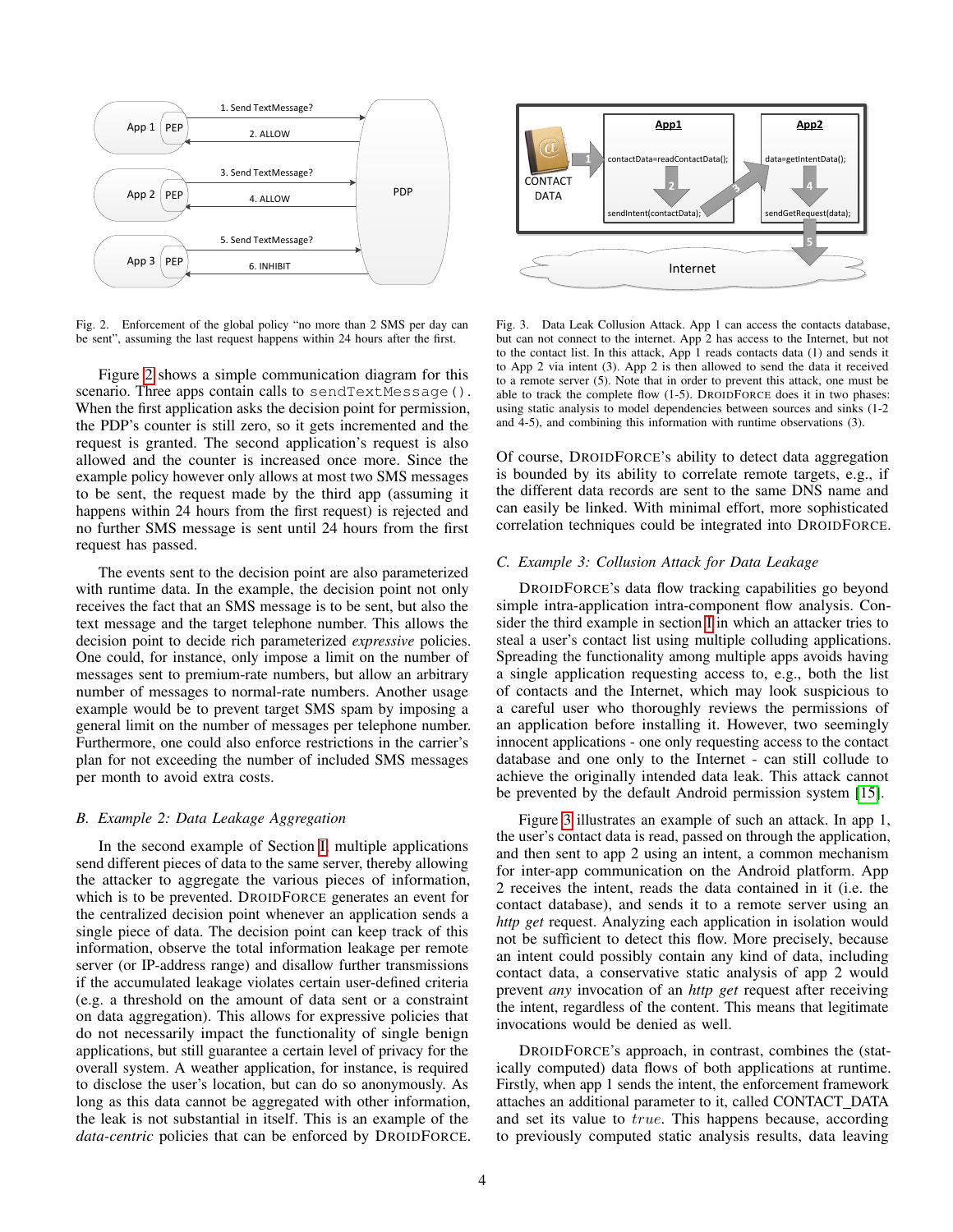

<span id="page-4-2"></span>Fig. 4. Data-flows context-insensitivity example. The arrow labels indicate the order of execution and, in parenthesis, the PDP response for the policy "no contact data can be sent over the Internet". Notice that the second getRequest operation (number 4) is also denied, although legit.

app 1 at this particular endpoint (sink) may possibly depend on the result of the invocation of a certain source method (readContactData()) which returns contact data.

Secondly, when app2 receives the intent, the enforcement framework checks for the presence of special data parameters in the intent, like CONTACT DATA. If such parameters are found (and set to  $true$ ), then the table that stores app2's static analysis results is updated. More precisely, the source instruction currently being executed (or callback method receiving the intent) is now also associated with each source of the received data (CONTACT\_DATA in the example). As a consequence, every sink instruction in app2 that, according to the same table, depends on this particular source, is now potentially leaking CONTACT\_DATA. In other words, the table containing the statically computed data flows is dynamically extended with inter-app flows by building the transitive closure over the individual intra-app flows.

Finally, when app2 attempts to send some data via the Internet, DROIDFORCE uses app2's table to identify the origin of data being sent (CONTACT DATA) and adds the relative parameter to the PDP request. Considering that the policy states that no contact data should be disclosed over the Internet, the PDP will deny such requests, preventing the leakage. This is a detailed example of how DROIDFORCE can prevent complex collusion attacks that involve inter-application flows of data.

#### <span id="page-4-1"></span>*D. Discussion*

The described approach for tracking data flows between components inside and across application boundaries is fast since applications must only be analyzed once in isolation at instrumentation time. In contrast, considering all possible combinations of applications a user might have on his phone, as in existing approaches, is a substantial effort that may even be infeasible for a realistic number of applications [\[16\]](#page-9-14).

DROIDFORCE's approach is context-insensitive. Once sensitive data is received by a certain source instruction, every execution of a sink that depends on that source is assumed to possibly leak that sensitive data, even if meanwhile the source is invoked again with non-sensitive data. Inside one application, the table of source-sink dependencies is computed statically, so every value ever arriving at a source potentially arrives at the connected  $sink(s)$ .

For example, consider the *worst-case* scenario depicted in Figure [4](#page-4-2) for the policy "contact data can not be sent over the Internet". In the example, two applications (app 1 and 2) send data to a third application which, in turn, sends all data it receives to the Internet. After receiving the contact data (1), app 3 tries to send it over the Internet (2), but the request is denied by the PDP. Afterward, app3 receives *through the same source instruction*, location information from a different app (3). Because the policy only forbids contact data from being leaked, the event should be allowed. DROIDFORCE, however, denies also this transmission (4). The reason is that our static tracking associates the outgoing http request with every data received via this particular callback (1 and 3). Since a context-insensitive analysis cannot keep track of which of two previously received pieces of data is being sent at the moment, it must conservatively assume the worst: the data being sent now (4) could be any of those received so far, including contact data (1). Therefore, DROIDFORCE needs to always block every further http request, even if it would only send the location data, which is allowed by the policy.

Note that this imprecision only happens if *both different* pieces of sensitive data have been received by the *same* component. Such behavior is rare in realistic applications since there is usually a separation of duty between components for architectural reasons. Moreover, the imprecision could be overcome by applying a fully dynamic data flow tracking, instead of relying on statically computed paths; this, on the other hand, would adversely affect runtime performance.

The complete policy decision is centralized in DROID-FORCE. While this requires the policy enforcement code to generate requests for all sensitive events even if they are not addressed by the currently enforced policy, this does not adversely affect performance in practice, as we show in Section [V-A.](#page-6-1) On the other hand, it gives DROIDFORCE the flexibility to exchange the policy at any time without having to re-instrument the controlled applications with new enforcement / event generation code. Furthermore, it does not require any changes to the operating system's binder module, which transfers intents between applications; this makes DROIDFORCE usable without root access to the device or re-flashing and does not interfere with Android updates shipped to the phone.

#### IV. POLICY LANGUAGE

<span id="page-4-0"></span>Considering the example requirements described in the previous sections, we decided to use OSL (Obligation Specification Language) [\[12\]](#page-9-10) as policy specification language. OSL is a firstorder temporal-logic language (e.g. "A until B"), with support for cardinality (e.g. "A at most 3 times") and time constraints (e.g. "A within 30 seconds"). Policies are written in form of Event-Condition-Action rules: if a system event E is detected and allowing its execution would make OSL condition C true, then action A should be performed. Action A states whether the execution of the event should be allowed or not, and if any additional action should be executed. Additional actions could for instance include asking the user for permission or reporting the violation via a popup window. By default any event is allowed, unless a mechanism requires its inhibition.

For instance, an appropriate policy for the first example of the previous section (premium SMS) could be "no more than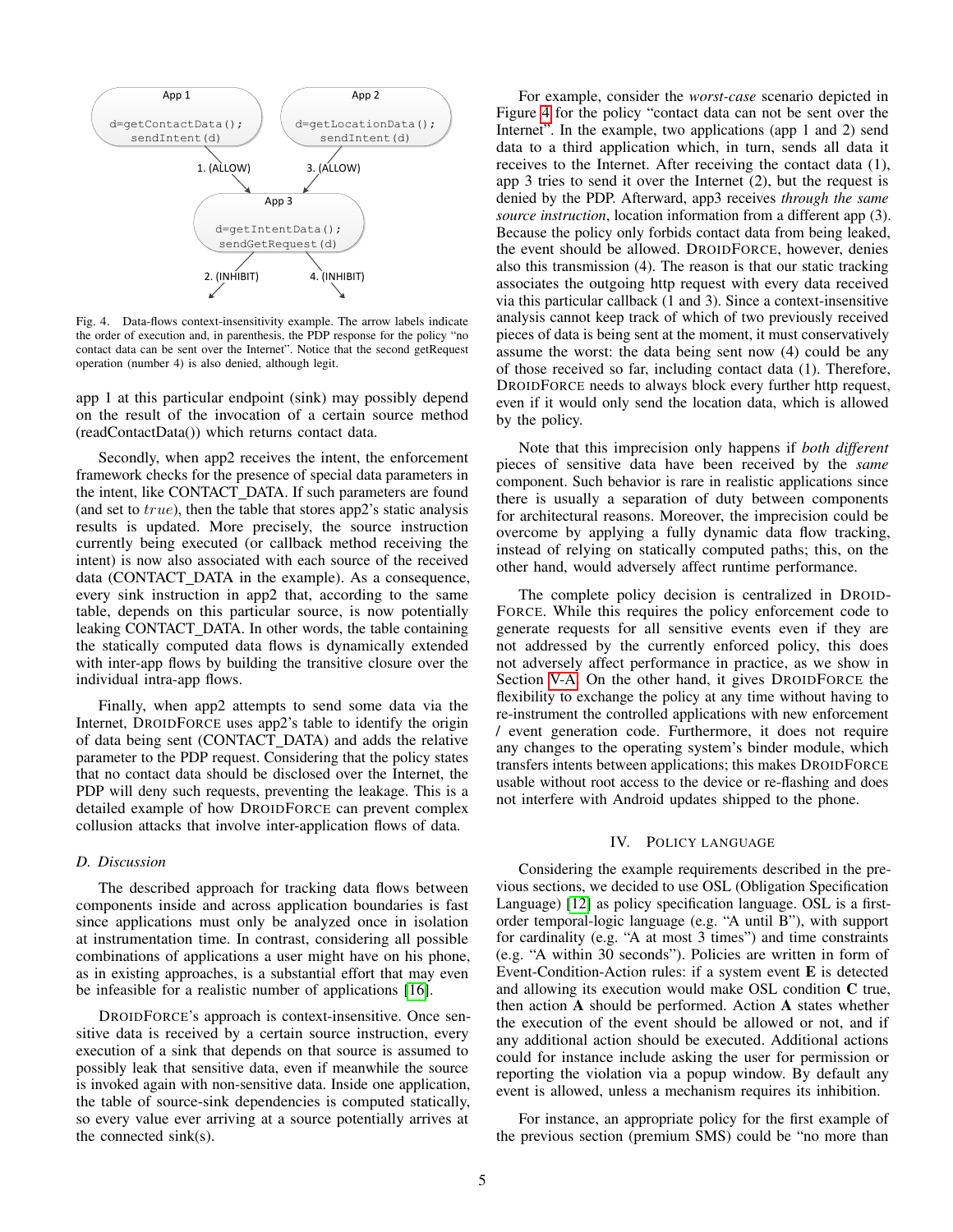2 SMS messages per day may be sent to +01-234-5678". In our framework, this translates into

- E: *sendTextMessage* to +01-234-5678
- C: not ( replim (24 hours, 0, 1, *sendTextMessage* to +01-234-5678) )
- A: Inhibit

The semantics of the *not* operator is intuitive, whereas replim(time, min, max,  $\phi$ ) is true if  $\phi$  has been true in the past time at least min times and at most max times. Otherwise the operator evaluates to false. In this example, a message to +01-234-5678 can be sent if, in the previous 24 hours, other SMS to the same number have been sent at least 0 times and at most 1 time. Recall that in order for the trigger event to be allowed, the condition must evaluate to false, which explains the presence of the not operator. The concrete syntax of the policy is a bit more complex but reflects the same structure:

```
<preventiveMechanism name="limitSMS">
  <description>
    No more than n SMS to specific number per day
  </description>
  <trigger action="sendTextMessage"
           isTry="true" >
    <paramMatch
            name="destination"
             value="+01-234-5678" />
  </trigger>
  <condition>
    <sub>not</sub></sub>
      <repLim amount="24" unit="HOURS"
              lowerLimit="0" upperLimit="1"
        <eventMatch
            action="sendTextMessage"
             isTry="false" >
             <paramMatch
               name="destination"
              value="+01-234-5678" />
        </eventMatch>
      \langle/repLim>
    \langle/not\rangle</condition>
  <authorizationAction name="default" >
    <inhibit />
  </authorizationAction>
</preventiveMechanism>
```
Notice that our system distinguishes between *desired* and *actual* events. A desired event is an attempt of executing an event that has been intercepted by our PEP component. An actual event is an event that has been observed by our PEP but that has already happened or is going to be executed anyway and cannot be inhibited. In our concrete language this distinction is modeled by the flag  $isTry$ , which is true for desired events and false for actual events. The interpretation of the above policy is then "if the app is trying (istry  $= true$ ) to send an SMS and in the last 24 hours more than 1 SMS has been actually  $(istry = false)$  sent, then deny the request". Given an application that tries to send SMS in a loop, this would mean that every 24 hours the app would succeed in sending two SMS. If on the other hand, we change the *istry* flag in the condition to true, then also failed attempts would be counted and the app wouldn't be able to send more than 2 SMS in total, unless it stops trying for at least 24 hours. This behavior is not uncommon in premium-SMS trojans [\[14\]](#page-9-12).

Notice that the conditions are expressed using the past

variant of temporal logic operators. This is because ECA policies are enforced at runtime, where decisions can only be taken based on what already happened and not on possible future events. For this reason, specification and enforcement of liveness properties [\[17\]](#page-9-15) are possible only in a limited timebounded way, e.g. "the location data history must be deleted after at most a day".

As described before (cf. Section [III-C\)](#page-3-2), a message sent by the PEP to the PDP contains the name and all the parameters of the intercepted event, plus an additional one for each sensitive data in the system, like unique identification number (IMEI), location data, contact data, etc. Each of them is set to true if the target of the event possibly contains data of that kind. With this information, we can write a policy like "Advertisement server leadbolt.com should not receive both IMEI and GPS position" (second example), as

- E: *network\_send()*<br>C: target URL con
- target URL contains leadbolt.com and  $((parameter IMEI_DATA = true and eventually$ (httpRequest to "leadbolt.com" with parameter GPS DATA=true)) or (parameter GPS\_DATA = true and eventually (httpRequest to "leadbolt.com" with parameter IMEI\_DATA=true)))
- A: Inhibit

where eventually means "at least once so far" and  $network\_send()$  is the high level event signaled by the PEP in correspondence of any API call that attempts to send data over a network connection, such as the constructor of *java.net.URL* for http get requests or writing on a stream retrieved from *java.net.Socket.getOutputStream()* for binary network data. The idea of this policy is that if we are trying to send one of the two pieces of sensitive information (location or unique identification) and the other one has been already sent in the past, then the event should be forbidden. The respective concrete policy can be found in Appendix.

Because the events received by the PDP could be generated by different applications, policies in DROIDFORCE control the use of sensitive data not only inside a single application, but also across application boundaries. This is particularly relevant for the third example, in which an attacker tries to steal user's contact list using one application to retrieve it and another one (possibly hijacked [\[9\]](#page-9-6)) to send it over the Internet. In this scenario, the policy "every attempt of sending contacts data over the Internet must be manually approved by the user (via popup notification)" would be translated into

- E: *network send()*
- C: (parameter CONTACT DATA = true)
- A: If ( user prompt(*"Allow this app to send contacts data?"*)==YES ) then allow, otherwise inhibit.

In this section, we focused on the policies for the three running examples, but the expressiveness of the language allows for way more complex conditions [\[12\]](#page-9-10), [\[18\]](#page-9-16). Though writing a policy in OSL requires a degree of expertise that typical users do not have, results from existing work can be used to refine informal requirements to concrete policies [\[19\]](#page-9-17).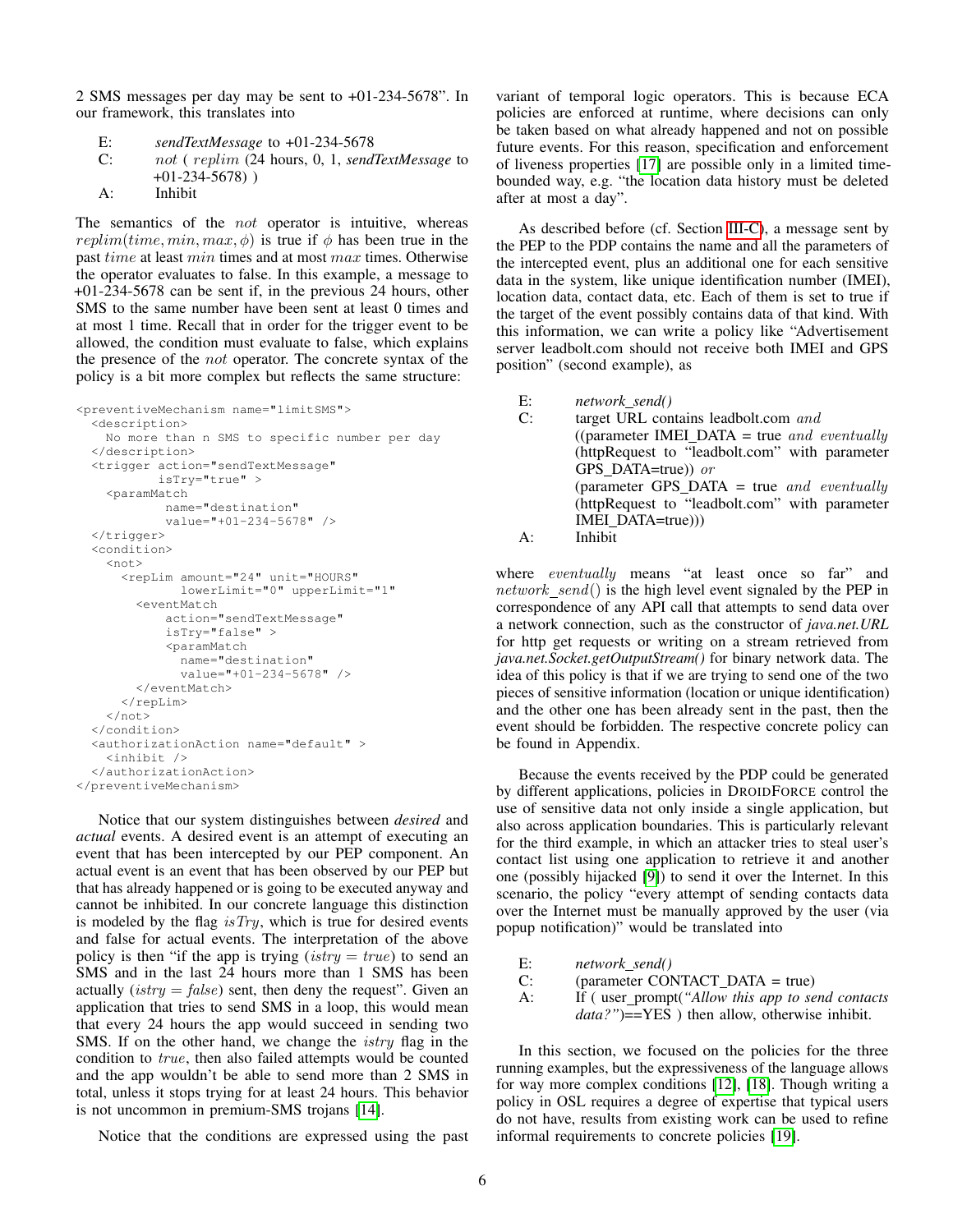| Package Name (Version Code)          | # Instr. Orig. | # Instr. Orig. Soot | # Instr. Instrum. Soot | Overhead Instr. (perc.) | Static Analysis [sec.] | Instrum. $[sec.]$ |
|--------------------------------------|----------------|---------------------|------------------------|-------------------------|------------------------|-------------------|
| bg.angelov.send.my.location (9)      | 107,938        | 112.819             | 113,814                | 995 (0.9%)              | $7.6 (+/-3.6)$         | $23.9 (+/-1.6)$   |
| buy.more.chuck $(3)$                 | 16.313         | 17.256              | 19.699                 | 2443 (14.2%)            | $22.7 (+/-0.9)$        | $2.5 (+/-0.2)$    |
| com.advancedprocessmanager (59)      | 70,216         | 86,823              | 90,251                 | $3,428$ $(3.9\%)$       | $48.5 (+/-4.0)$        | $8.4 (+/-0.7)$    |
| com.bfs.papertoss (7005)             | 93,562         | 106,520             | 109,360                | $2,840(2.7\%)$          | $28.1 (+/-0.9)$        | $14.0 (+/-0.8)$   |
| com.mymobileprotection20 (19)        | 56,958         | 65,739              | 70,553                 | 4,814 (7.3%)            | $19.0 (+/-8.5)$        | $4.7 (+/-0.7)$    |
| com.xmm.surgery (11)                 | 84,252         | 102,843             | 105,626                | 2,783(2.7%)             | $31.3 (+/-2.0)$        | $11.2 (+/-0.3)$   |
| org.me.SendSMS (8)                   | 34,160         | 38,948              | 41.584                 | $2.636(6.8\%)$          | $13.4 (+/-8.5)$        | $2.1 (+/-0.7)$    |
| org.nastysage.blacklist (2016177433) | 89,417         | 92,633              | 93,872                 | $1.237(1.4\%)$          | $18.2 (+/-7.5)$        | $6.3 (+/-1.2)$    |
| tv.twitch.android.viewer (11)        | 29,077         | 33,038              | 33,887                 | 849 (2.6%)              | $18.2 (+/-0.5)$        | $9.3 (+/-1.2)$    |
| www.eidolonstudio.puzzleBall (8)     | 22,096         | 26,767              | 28,204                 | $1,437(5.4\%)$          | $24.9 (+/-0.7)$        | $5 (+/-0.4)$      |
|                                      |                |                     |                        |                         |                        |                   |
| com.flash.light.flashlight (8)       | 194801         | 207215              | 208941                 | 1726 (0.8%)             | $13.1 (+/-7.0)$        | $31.3 (+/-2.1)$   |
| ro.robisoft.android.flashlight (1)   | 182            | 183                 | 998                    | 815 (445.4%)            | $1.2 (+/-1.3)$         | $2.0 (+/-1.7)$    |

<span id="page-6-2"></span>TABLE I. OVERHEAD INTRODUCED BY OUR FRAMEWORK IN TERMS OF ADDITIONAL INSTRUCTIONS AND TIME REQUIRED FOR STATIC ANALYSIS (FLOWDROID) AND FOR INSTRUMENTATION (SOOT).

## V. EVALUATION

<span id="page-6-0"></span>In this section, we evaluate DROIDFORCE. Section [V-A](#page-6-1) deals with DROIDFORCE's performance, both for instrumenting new applications before they are deployed on the phone and for running the resulting apps on the device, whereas in Section [V-B](#page-7-0) we discuss the security of DROIDFORCE with respect to the Android environment and some limitations of our current implementation.

## <span id="page-6-1"></span>*A. Performance*

Our performance evaluation considers the following research questions:

- RQ1: How long does the instrumentation phase take?
- RQ2: How many additional instructions are injected in an application during the instrumentation phase?
- RQ3: How much slower is the instrumented application w.r.t. the original version?

We tested our approach on randomly-picked real-world Android applications taken from the official Google Play Store. In order to answer the first two research questions, we compared the size of the applications in terms of bytecode instructions before and after the instrumentation, as shown in Table [I.](#page-6-2) The first column contains the package name of the application, together with its version code, as defined in the manifest file. The second column shows the number of instructions in the offthe-shelf application, before applying any kind of transformation to it. The process of converting the application code into the intermediate language (jimple) used by the Soot instrumentation tool and then back into Android bytecode introduces some additional instructions, that have nothing to do with our DROIDFORCE framework. For this reason, in our evaluation we factor them out by comparing the number of instructions after running our DROIDFORCE instrumentation (fourth column) with the number of instructions after performing a conversion dex→jimple→dex without any modification (third column). Notice that the application after this conversion, although bigger in size, is semantically equivalent to the original one.

Based on these values, we computed the overhead induced by our infrastructure in terms of additional instructions (fifth column). As expected, this proved to be reasonably small, confirming that DROIDFORCE does not introduce undue overhead on an application.

In order to answer RQ1, we also measured the time required to instrument the applications. All timings were averaged

over ten runs. The values in brackets in the table show the standard deviation. The tests were carried out on a MacBook Pro computer running MacOS X version 10.7.4 on a 2.5 GHz Intel Core i5 processor and 8 GB of memory. Oracle' s JDK implementation was used in its default configuration, except for the maximum heap size which was increased to 6 GB.

Furthermore, Table [I](#page-6-2) shows the average time required to perform the static data flow analysis (sixth column) and to instrument the policy enforcement code into the application (seventh column). The values in brackets indicate the standard deviation. The complete process of analyzing and instrumenting never takes more than one minute with an average of 34.4 seconds, which confirms that even an on-the-fly instrumentation on an external server whenever a user installs a new application on his phone would be feasible.

In terms of RQ2, we start from a constant base overhead of 815 instruction that DROIDFORCE always injects into an application. These instructions are communication interfaces between the enforcement code and the decision point application. In addition to them, for each sensitive instruction in the application, we inject some "wrapping" code, that includes the creation of the PDP request, the lookup table for source-sink dependencies and the enforcement of the PDP decision. For the sake of our proof-of-concept experiment we used the most frequently used source and sink API methods in malware apps from the literature [\[20\]](#page-9-18). These APIs also contain the APIs required for specifying the three example policies described in Section [III.](#page-2-1) Additionally, DROIDFORCE also injects fake initialization for variables that would have been written in the skipped code, in order to increase application stability and avoid crashes where possible.

On average, for the randomly-picked applications we measured an overhead in terms of additional instructions of less than 4%. This number, however, needs to be interpreted with a grain of salt: the size of the application (for the constant overhead) and the number of sensitive to-be-instrumented instructions significantly affect the individual results.

In the lower part of Table [I](#page-6-2) we show the same analysis for two flashlight applications manually picked from the Google Play Store. Although they both offer roughly the same functionality, one (*com.flash.light.flashlight*) uses a large advertisement library known to leak sensitive information and one (*ro.robisoft.android.flashlight*) does not contain any advertisement . Since the latter does not contain any sensitive operations and is very small in size (183 instructions), the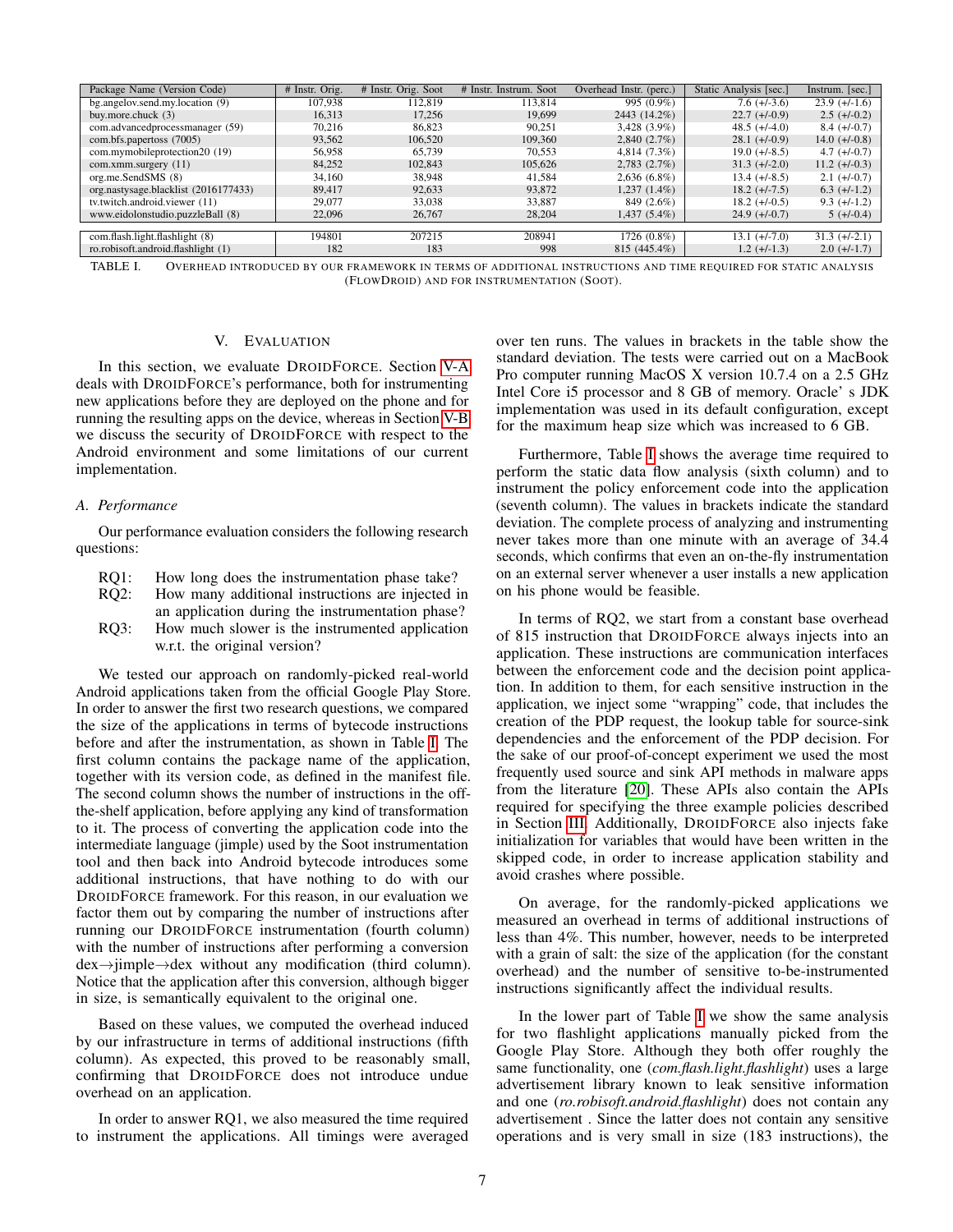baseline is exceptionally low, which leads to a total overhead after instrumentation of about 450% with no single instrumented operation. Note that for this particular example, one could use the ad-hoc solution of not adding the interface code if there is no sensitive operation in the target application. Still, when at least one of such calls exists, all 815 instructions must be added anyway.

Nevertheless, the real world applications that we randomly picked form the market were in general big enough to mitigate the impact of the constant overhead. The "variable" overhead, in contrast, is highly dependent on the number of sensitive instructions in the application, which is usually related to the advertisement libraries used in it and to the semantics of the application (e.g. a social network app should in general contain more sources and sinks than a flashlight app).

In terms of RQ3, we tested every instrumented application on a Nexus 4 phone (Android version 4.4.2), and none of them exhibited any perceivable slowdown in the user experience. Moreover, although possible, during the tests none of the applications crashed, partially thanks to the additional initializations injected by DROIDFORCE. Based on these preliminary experiments we have good reasons to believe that our approach is indeed usable on real-world applications.

# <span id="page-7-0"></span>*B. Security analysis*

DROIDFORCE works by instrumenting API calls at the bytecode level. Methods executed in native libraries are not monitored and could, in principle, evade our analysis. A simple solution would be to prevent the execution of any native code at all by instrumenting the bytecode accordingly. This would obviously compromise the functionality of the application, although it is known to the literature that only about 4.52% of all application in the Google market use native code at all [\[21\]](#page-9-19). Alternatively, native calls could be over-approximated or modeled using external domain knowledge. For the most common native methods such as System.arraycopy, DROIDFORCE already provides such models. Lastly, solutions for instrumenting native libraries can be found in the literature [\[22\]](#page-9-20), but various challenges such as self-modifying code or precisely modeling complex pointer computations remain.

For a complete enforcement, DROIDFORCE must make sure to monitor all sensitive API calls possible in the Android framework. However, this is a non-trivial challenge since there exist around 110 000 public API methods in Android 4.2. Recent work such as SuSi [\[20\]](#page-9-18) is able to provide comprehensive lists of data sources and sinks through the use of machinelearning. SuSi's classification has both a recall and precision of over 90% which means that over 90% of all sources and sinks are actually flagged as such. All the API calls in this list that offer the same functionality are grouped in categories, like UNIQUE IDENTIFIER for sources or SMS\_MMS for sink APIs. This is useful to formulate policies in terms of abstract events like "send via Internet" or "send SMS" instead of extensively listing all the possible technical alternatives. In addition, relying on the SuSi list also prevents attackers from easily circumventing the restrictions imposed by DROIDFORCE by simply using alternative methods/APIs for the same functionality that are not covered by our tool.

In this work we do not consider the attacker model of a user wanting to circumvent usage control restrictions on her own phone. We instead assume the attacker to be a malicious application (or set of applications) that tries to steal information or, in general, act against user's will, specified in form of policies. For this reason, it is safe for our analysis to assume that our PDP application (cf. Section [III\)](#page-2-1) is installed and thus protected by the application isolation built into the Android framework. Other applications have no access to the PDP's memory region or private files and thus cannot tamper with the policies registered in the PDP. Additionally, as stated before, we assume that every application in the system has been previously instrumented using our approach. Lastly, we assume that no malicious application is running with root permissions, otherwise, like in any system, no concrete security claim could be made at all. This also implies that malicious application cannot uninstall or replace the decision point application.

Since the decision point does not provide any publicly accessible APIs for creating, modifying, or deleting policies, malicious applications cannot disable restrictions the user has placed upon them. The policies themselves are provided as files and are thus only accessible to the PDP application itself. All administration interfaces for modifying policies are only accessible to applications signed with the same key as the PDP, i.e., applications provided by a trusted manufacturer. This signature restriction is configured in the PDP's manifest file and enforced by the Android operating system.

An application could, however, execute a large number of protected operations and thereby generate many requests for the decision point for launching a denial-of-service attack. This can be easily overcome either by adding a small but increasingly bigger delay in the application after denying the execution of an event or by writing a simple policy that kills the application if it generates more than a certain maximum amount of events in a limited time.

A malicious application could also try to provide a fake implementation of the decision point that simply allows all protected operations regardless of any policy. DROIDFORCE protects against such attacks by sending policy events using *explicit* intents. With this technique, the operating system's intent dispatcher is forced to a single receiver class, namely DROIDFORCE's decision point implementation.

DROIDFORCE assumes that all code being executed is available at analysis time. If a malicious application downloads additional code from the Internet and executes it, leaks in this code are not detected. To solve this problem, we could detect such code loading and re-route the traffic through a server where we analyze and instrument the loaded code (i.e. run the static part of DROIDFORCE) on-the-fly. Given that analyzing and instrumenting the code takes less than a minute as shown in Section [V-A,](#page-6-1) this is reasonable as an on-the-fly-approach. We plan to do this as part of our future work. The instrumentation part of DROIDFORCE could potentially also be done on the phone, but the static analysis usually requires more hardware resources than what is currently available on mobile devices.

Since by design our analysis only detects policy violations due to executed events, DROIDFORCE is not able to detect data leaks due to events *not* being executed. Assume a malicious application contains the code from Listing [1.](#page-8-2) In this case,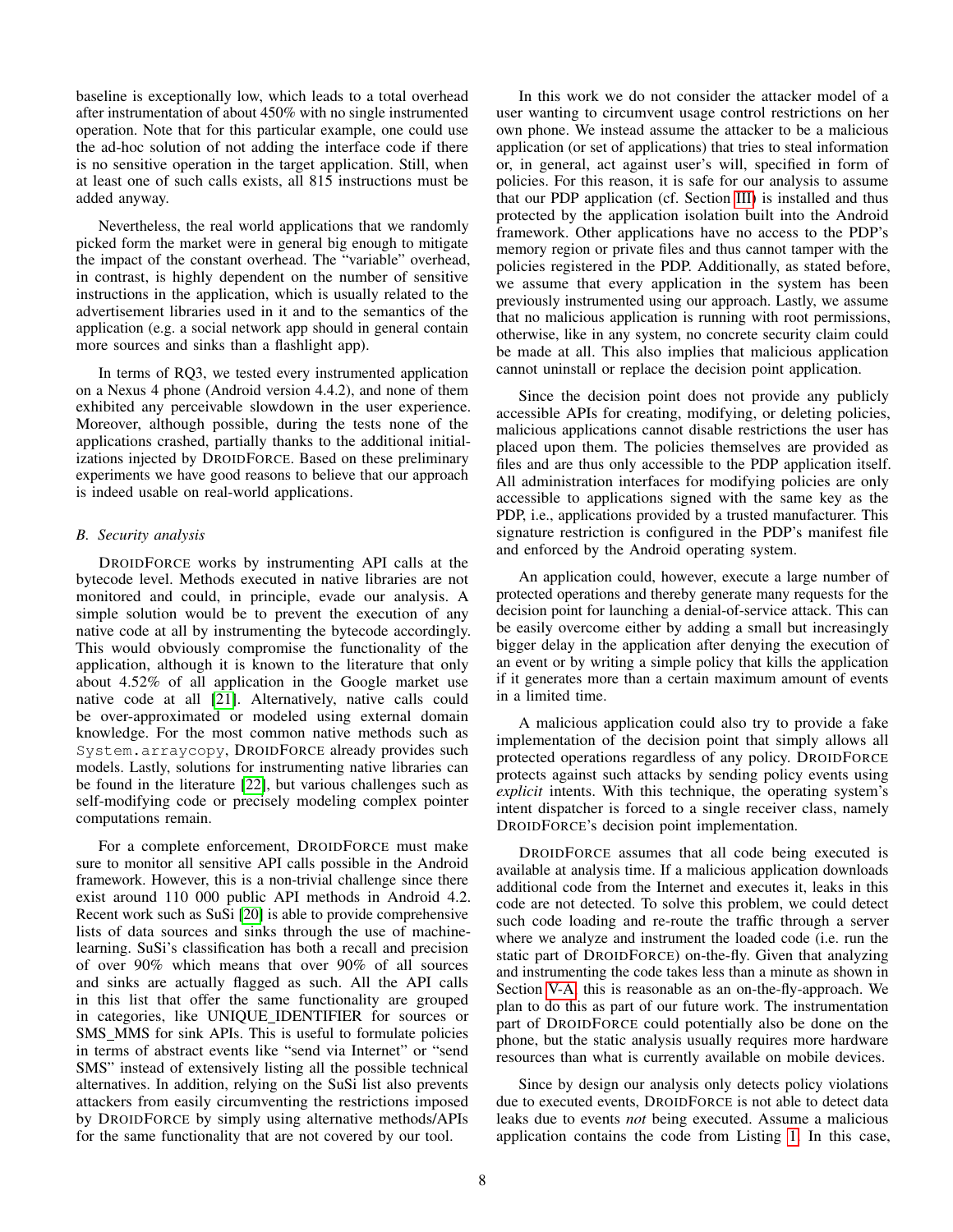```
\begin{array}{c|c} \textbf{1} & \textbf{void attack()} & \textbf{1} \\ \textbf{2} & \textbf{if (secret ==} \\ \textbf{3} & \textbf{sendTextMes} \end{array}if (secret == 42)sendTextMessage(...);
\overline{4}
```
Listing 1. Field Library Interface

the attacker can infer that the secret was not 42 if he does not receive the SMS message. Such cases are currently not covered by our approach. Instead, one can detect and react to the violation of a timed obligation, e.g., "A must happen at most ten minutes after B". Anyway, we have not discovered any such attacks in real-world applications.

Lastly, for data-flow policies, DROIDFORCE inherits the limitations of the FlowDroid data flow tracker on which it is built. In FlowDroid, reflective method calls can be analyzed if the method to be invoked and the name of the class containing this method are constant.

## VI. RELATED WORK

<span id="page-8-0"></span>Android applications can be analyzed for policy violations in a purely static way. Data flow trackers such as FlowDroid [\[5\]](#page-9-4), Scandal [\[8\]](#page-9-5), LeakMiner [\[7\]](#page-9-21), or AndroidLeaks [\[23\]](#page-9-22) detect intraapp data flows without the need for executing the application. They are however prone to false positives and can only overapproximate inter-app data flows by flagging all data leaving the current application as a potential leak. Approaches such as CHEX [\[6\]](#page-9-7), WoodPacker [\[24\]](#page-9-23) or ComDroid [\[25\]](#page-9-24) scan applications for potential confused-deputy attacks where an app is able to access sensitive data in the context of a vulnerable app. These approaches are only intra-application, intra-component and sometimes even intra-procedural, where DROIDFORCE is able to enforce complex data-centric policies between components in an app and even app comprehensive. Epicc [\[26\]](#page-9-25) is a tool for statically detecting inter-component and interapplication data flows on the Android platform. DROIDFORCE is more precise since it only reports flows that actually occur and lead to policy violations while Epicc reports all statically possible flows even if the respective code paths leading to such flows are never taken at runtime.

AppGuard [\[27\]](#page-9-26) allows users to enforce access-control policies on Android applications by dynamically revoking permissions from apps after they are installed. On stock Android systems, app can only be installed with all the permissions they require or not at all. AppGuard overcomes this limitation, but is not capable of enforcing data-centric policies such as "allow this application to access the location data and the Internet, but prevent it from sending out the location data to a remote adversary". Kynoid [\[28\]](#page-9-27) is a dynamic data flow analysis tool for Android based on TaintDroid [\[29\]](#page-9-28). It works by replacing the Dalvik virtual machine with an implementation that tracks taint bits along with register values. This requires changes to the underlying operating system, in contrast to DROIDFORCE, which works on unmodified stock Android phones. Feth et al. [\[30\]](#page-9-29) proposed a usage control solution for Android similar to ours. Their work also leverages TaintDroid, allowing them to track system-wide data-flows for every installed application, but consequently sharing TaintDroid's limitation of requiring a dedicated modified operating system.

XManDroid [\[31\]](#page-9-30) was designed to prevent privilege escalation and collusion attacks by enforcing policies on the communications between applications, e.g., banning an application that has access to the user's location from interacting with an application that is allowed to access the Internet. In contract to DROIDFORCE, such policies are very coarse-grained and not data-centric.

Aurasium [\[32\]](#page-9-31) repackages applications and introduces an intermediate layer between the framework's native code libraries and the operating system kernel inside the application process. Just like DROIDFORCE, this does not require any changes to the operating system. While Aurasium can also detect protected operations in native code, it is highly dependent on undocumented internal interfaces between the Android libraries and the kernel which may change in future Android versions without notice. DROIDFORCE does not need such assumptions.

AppSealer [\[33\]](#page-9-32) combines static- and dynamic-code analysis techniques to patch the apps's bytecode in order to mitigate component hijacking attacks. Like DROIDFORCE, they rely on Soot, but their focus is only on component hijacking vulnerabilities. DROIDFORCE is able to enforce complex data-centric policies, including timing and/or sequence based policies, which is required for practical system-wide enforcement.

Solutions for enforcing security policies based on inline reference monitoring have also been proposed for other (mobile) environments such as J2ME or Windows Mobile [\[34\]](#page-9-33), [\[35\]](#page-9-34). To the best of our knowledge, none of these approaches combine IRM for usage control with data flow tracking that enforces complex policies on multiple applications at the same time *without* requiring root access to the phone.

# VII. CONCLUSIONS

<span id="page-8-1"></span>We presented DROIDFORCE, an approach for enforcing complex, data-centric, system-wide policies on Android applications. Unlike previous approaches, DROIDFORCE can prevent collusion and data aggregation attacks by keeping a global policy state. Furthermore, rich data-centric policies such as banning SMS messages depending on the telephone number can be expressed. No modifications to the Android operating system are required, nor rooting the phone. The PEP code is injected into applications in less than a minute and introduces no perceivable delay at runtime. We thus consider DROIDFORCE an important step towards securing smartphone platforms.

As future work, we plan to extend DROIDFORCE to automatically re-instrument applications when they are updated. Updates replace the app and thus destroy the injected enforcement code. This can be solved by relaying all app installations and updates through a trusted instrumentation server on the Internet. Instrumenting applications directly on the phone is also an interesting direction of future research which is challenging due to the resource-constrained nature of the platform.

*Acknowledgements:* Thanks to Cornelius Moucha for the technical support. This work was supported by a Google Faculty Research Award, by the BMBF within EC SPRIDE, by the Hessian LOEWE excellence initiative within CASED and by the DFG within the projects RUNSECURE and p-SADAN (PR-1266/1-2), which are associated with the DFG Priority Programme 1496 "Reliably Secure Software Systems  $-$  RS<sup>3</sup>".